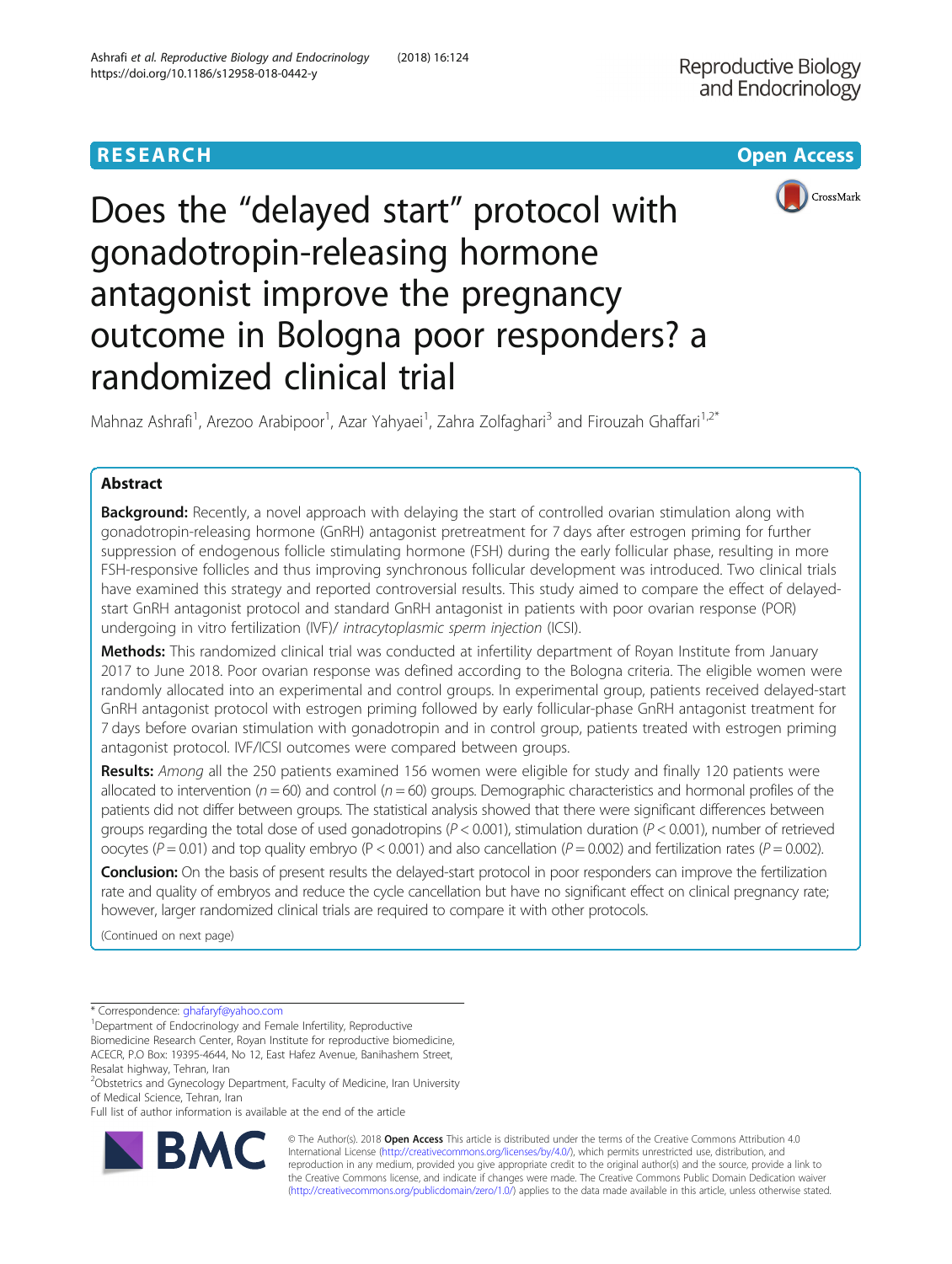Trial registration: NCT, NCT03134690. Registered 1 May 2017 - Retrospectively registered, [http://www.clinicaltrial.gov/](http://www.clinicaltrial.gov) NCT03134690.

Keywords: Poor responders, GnRH antagonist, Conventional protocol, Delayed start protocol, Bologna criteria

## Background

One of the principal steps to obtain the favorable success is still related to the number of retrieved oocytes after hormonal stimulation by gonadotropins in combination with gonadotropin releasing hormone (GnRH) analogues [\[1](#page-5-0)]. In the patients with "poor ovarian response" (POR) diagnosis, the limited number of obtained oocytes remains the main obstacle in optimizing the pregnancy rates, so it is a frustrating event for both patients and clinicians which is associated with high cycle cancellation rate and poor pregnancy outcomes [[1](#page-5-0), [2\]](#page-5-0). Different types of controlled ovarian stimulation (COS) regimens have been reported to improve the cycle outcomes in POR patients, but still there is no consensus on the ideal COS protocol in such patients [[1](#page-5-0)–[4\]](#page-5-0).

Alterations in intra ovarian factors or gonadotropin receptor regulation [[5\]](#page-6-0), a shortened follicular phase with limited ability to recruit a cohort of follicles and different sensitivity of early antral follicles to follicle stimulating hormone (FSH) [\[6,](#page-6-0) [7](#page-6-0)] are presented as possible etiologies for a poor response [[8\]](#page-6-0). It is possible that some antral follicles are able to respond to the lower amounts of FSH better than others depending on their inherent sensitivity to FSH. Therefore start to develop during the late luteal phase, accentuating size discrepancies observed during the first days of the subsequent cycle and leading to asynchronous growth with COS (unclear) [\[8\]](#page-6-0). Recently, Cakmak et al., in a retrospective study introduced a novel approach with delaying the start of COS along with GnRH antagonist pretreatment for 7 days after estrogen priming for further suppression of endogenous FSH during the early follicular phase, resulting in more FSH-responsive follicles and thus improving synchronous follicular development [\[8](#page-6-0)]. Also, two clinical trials have examined this strategy and reported controversial results [[9,](#page-6-0) [10\]](#page-6-0). The present randomized clinical trial was designed to compare the efficacy of delayed-start GnRH antagonist protocol versus GnRH antagonist protocol in patients with poor ovarian response diagnosis on the basis of Bologna criteria.

## Methods

This randomized clinical trial was conducted at infertility department of Royan Institute from January 2017 to June 2018. The trial protocol was approved by the Institutional Review Board and Ethics Committee of Royan Institute (Ethics code: IR.ACECR.ROYAN.REC.1394.121). The eligible patients signed the informed consent. Patients with poor ovarian response undergoing IVF/ICSI and fresh embryo transfer (ET) cycles were evaluated. Poor ovarian response was defined according to the Bologna criteria and existence of at least two of the following criteria: 1) a previous history of POR (retrieved oocytes ≤3) in a conventional stimulation protocol, 2) advanced maternal age (≥40 years) or any other risk factors for POR (e.g. a history of ovarian surgery) and 3) abnormal ovarian reserve test (i.e. antral follicle count (AFC) < 5 follicles or anti-Mȕllerian hormone  $(AMH)$  < 1.1 ng/ml). The exclusion criteria were premature ovarian failure (basal follicle stimulating hormone (FSH) above 20 IU/l or no antral follicle in ultrasound examination), donor/recipient treatments, metabolic or endocrine disorders including hyperprolactinoma and hypo/hyperthyroidism, endometriosis, body mass index  $>$  30 kg/m<sup>2</sup>, and azoospermic male partner. A minimum of 2 or more month's interval from the previous ovarian stimulation was considered to prevent any potential source of error.

Block randomization method was designed by a fellow epidemiologist using Stata software version 13 and the number of blocks were 4. The random allocation list for patients was only accessible to the epidemiologist. In order to random allocation concealment, only the methodologist was aware of the design of the code. When the doctor confirmed patient's eligibility, the methodologist provided the doctor with the envelope. The group was selected based on the type of group mentioned in the envelope. The outcome evaluators were also blinded to the random allocation process and type of treatment. Data analysis was performed by a statistician who was also unaware of all processes performed.

On second day of menstrual cycle, the eligible patients were randomly allocated into either delayed start or routine GnRH-antagonist stimulation protocol in a 1:1 ratio. A flexible regimen of GnRH-antagonist was used for all study participants. The serum estradiol  $(E_2)$  concentrations  $\lt 60$  pg/mL and absence of ovarian cysts  $\lt 10$  mm diameter on vaginal ultrasound scans on cycle day 2 were used to define ovarian quiescence. The baseline serum FSH and luteinizing hormone (LH) levels were also measured at initial assessment before gonadotropin stimulation. All patients received estrogen priming (Estraval®, 2 mg, Aburaihan Co., Tehran, Iran) starting one week after LH surge and continued until mensturation and prior to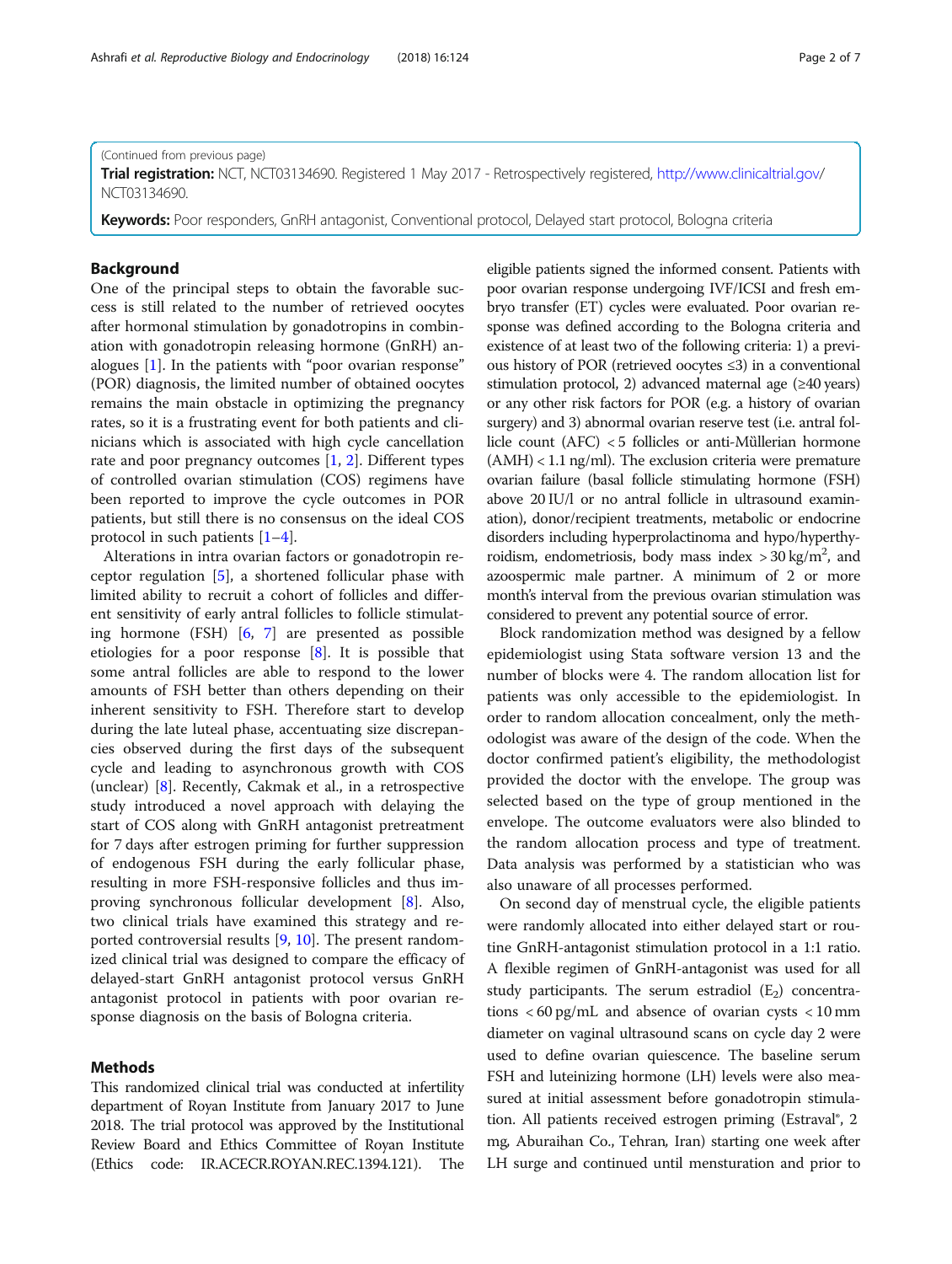ovarian stimulation. In the delayed-start protocol, baseline ultrasounds were performed on cycle day 2 and after the completion of GnRH antagonist pretreatment to identify the absence of ovarian cyst or lead follicle > 10 mm. In conventional antagonist protocol (control group), ovarian stimulation with gonadotropins was started on day 2 of menstrual cycle. In the delayed-start protocol (experimental group), ovarian stimulation was started after 7 days of GnRH antagonist pretreatment (Cetrotide<sup>®</sup>, 0.25 mg cetrorelix acetate, Serono, Inc). In both protocols, 300 IU FSH (Gonal - F®, Serono Laboratories Ltd., Geneva, Switzerland) and 150 IU human menopausal gonadotrophins (HMG) (Menopur; Ferring) were used for ovarian stimulation. The serial vaginal ultrasound (sonographic device: Phillips, affinity 70) and measurements of serum estradiol  $(E_2)$  level were used to assess follicular maturation. The dosage of gonadotropins was adjusted according to the ovarian response. In both groups, when follicle(s)  $\geq$ 13 mm were observed, the GnRH antagonist, cetrorelix (Cetrotide ®, Serono International, Geneva, Switzerland), 0.25 mg/day was started subcutaneously and continued until the day of triggering of ovulation. Progesterone and  $E_2$  levels were evaluated in serum on day of human chorionic gonadotropin (hCG) administration. When at least one follicles measuring ≥18 mm in diameter and serum  $E_2$  concentration  $\geq$  500 pg/mL were observed, the final stage of oocyte maturation was induced by two pre-filled syringes of recombinant human chorionic gonadotropin (rhCG) (Ovitrelle®, 250 μg/0.5 ml, Merck, Serono, Inc). If these criteria have not been achieved after 10–12 days stimulation, the cycle has been cancelled for inadequate response. Transvaginal ultrasound-guided oocyte retrieval was performed 34–36 h after oocyte triggering. After stripping the cumulus cells, intracytoplasmic sperm injection (ICSI) was done with ejaculated sperm to metaphase II (MII) oocytes in all cycles. ICSI was performed in all cases to prevent infrequent cases of fertilization failures with conventional IVF. Embryos were cultured in a commercially available culture medium until the day of transfer. The obtained embryos at cleavage stage were replaced by an embryo transfer catheter (Guardia™, Access ET Catheter, Cook Medical), 2 or 3 days after oocytes retrieval. Embryo quality was determined according to the number and regularity of blastomeres and the degree of embryonic fragmentation that has been explained previously [[11](#page-6-0)]. All patients received luteal phase support in the form of 400 mg vaginal progesterone suppository twice daily (Cyclogest<sup>®</sup> (400 mg), Actavis,

Barnstaple, UK) starting on the evening of the oocyte retrieval and it was continued for 10 weeks in cases with positive pregnancy test. A serum ß-hCG analysis was done 14 days after ET, and the clinical pregnancy (presence of gestational sac with heartbeat) was determined by ultrasound scan 14 days later.

The main outcomes were the fertilization and cycle cancellation rates, the numbers of retrieved and MII oocytes, obtained and top quality embryos respectively. The secondary outcomes were the total gonadotropins dose, duration of ovarian stimulation, endometrial thickness, implantation and clinical pregnancy rates.

## Statistical analysis

According to pilot study and by using G\*Power software (version 3.1.9.2) with considering the effect size of 0.10,  $\alpha$  = 0.05, and 80% power for fertilization rate as primary outcome; 60 subjects were needed in each study group. The statistical analysis was carried out by using Statistical Package for the Social Sciences, version 20, SPSS Inc., Chicago, Illinois, USA (SPSS). The differences between two groups were analyzed using the independent t-test and Mann-Whitney U test for the normal and non-normal continuous variables respectively. The Chi- square test was applied for comparison of the categorical variables between groups. Descriptive data are presented as mean ± standard deviation (SD) or median (interquartile range) as indicated. The Statistical significance level was set at  $p$ -value < 0.05.

## Results

According to Fig. [1](#page-3-0), among 250 patients examined, 156 women were eligible for study and a total of 120 patients were allocated to intervention  $(n = 60)$  and control  $(n = 60)$  groups. Demographic information and hormonal profiles of the patients are presented in Table [1](#page-4-0). According to this table, there were no significant differences between groups.

Cycle outcomes are presented in Table [2](#page-5-0). The dose of gonadotropins and the duration of the ovarian stimulation cycle in the delayed start group were significantly lower than the control group  $(P < 0.001)$ . The number of retrieved oocytes, fertilization rate, number of good quality embryos, number of embryos transferred, and endometrial thickness on the day of HCG administration were significantly higher in the delayed start than the control group. The number of obtained embryos was also significantly higher in the delayed start than the control group  $(P = 0.02)$ . The rate of cycle cancellation in the control group was 30% while no cycle cancellation was observed in the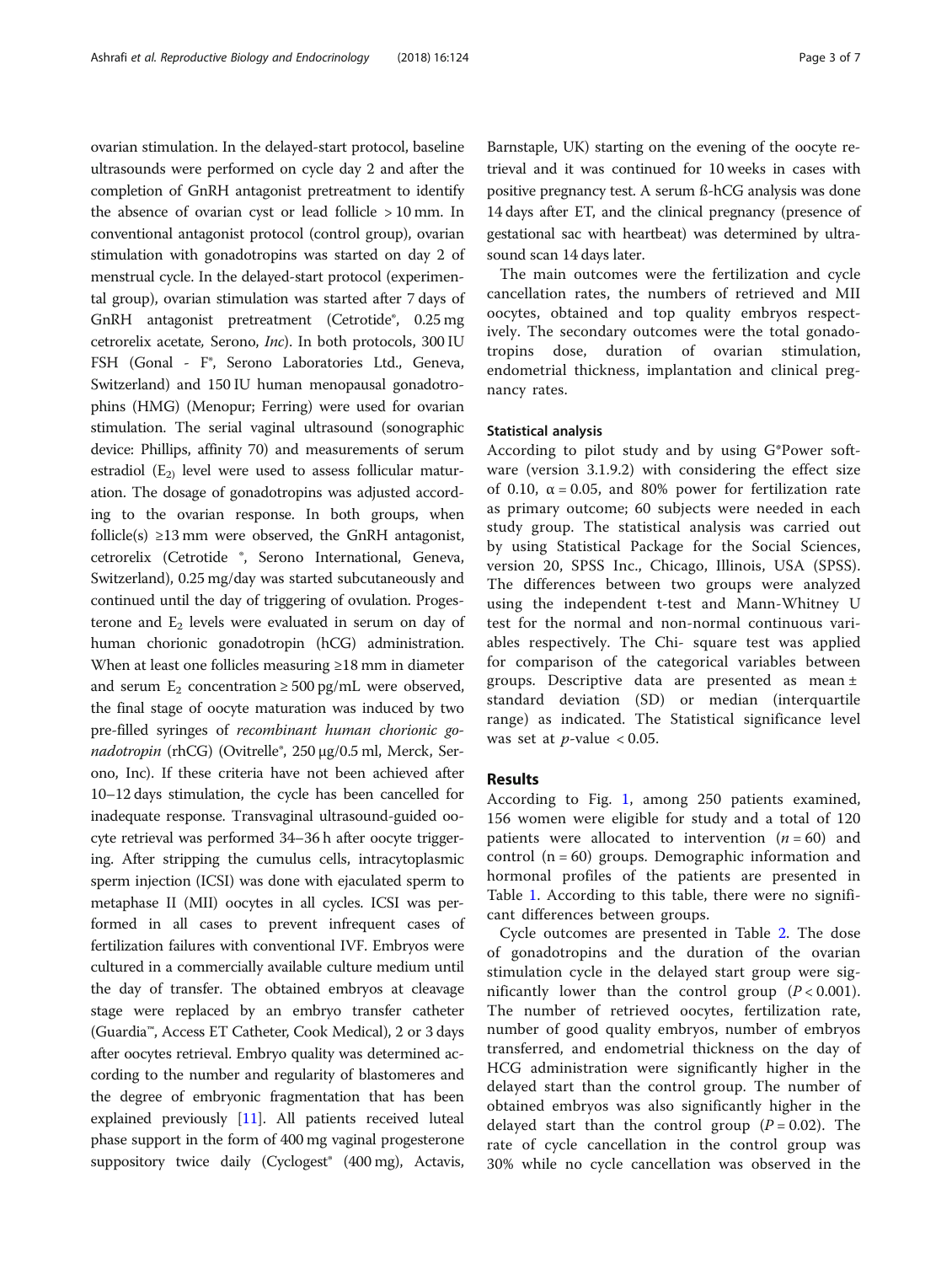<span id="page-3-0"></span>

conventional group. However, there were not any statistically significant differences between groups in terms of embryo implantation, clinical pregnancy, and abortion rates.

## **Discussion**

In the present study, we compared cycle and pregnancy outcomes in poor responders with early follicular GnRH antagonists pretreatment for 7 days after preceding late luteal estrogen priming and before the beginning of ovarian stimulation (delayed start protocol) with GnRH antagonists with estrogen priming without GnRH antagonists pretreatment. Our results showed higher number of retrieved oocytes and fertilization rate and also higher number of top quality embryos in delayed GnRH-antagonist protocol than the conventional group, although the rates of pregnancy and implantation were not significantly different between groups. It is of crucial importance that this protocol can reduce the rate of cycle cancellation.

A retrospective study demonstrated the positive effect of this strategy in antagonist protocol [[8\]](#page-6-0). Similarly, Maged et al.; in a first randomized clinical trial on 160 patients with POR diagnosis showed that the delayed start protocol improved cycle outcome by reducing the total dose of used gonadotropin, improving estradiol levels  $(E_2)$  and endometrial thickness on the day of hCG administration and increasing the

total number of retrieved and mature oocytes [\[9](#page-6-0)]. However, Aflatoonian et al. in a randomized pilot study on 60 POR failed to show any significant difference between this new strategy and routine antagonist protocol [\[10](#page-6-0)]; although the non-significant results may relate to small sample size. In our study, the clinical pregnancy rate in both study and control groups were low (8.7% vs. 7.1%, respectively). In contrast, Maged et al. presented significant high pregnancy rate with delayed start protocol compared to conventional antagonist one (30% vs. 10%); meanwhile, it was 13.3% vs. 3.3% in Aflatoonian et al. study. This contradiction in pregnancy outcomes could be due to the differences in the sample size and the subgroups or phenotypes of POR patients among various studies. In both previous studies, the Bologna criteria were applied to include POR patients, but it was not clear which phenotypes or subgroups of the Bologna criteria. In present study, the majority of the patients were determined as subgroup C and D who had all three points of the Bologna criteria and so called as "expected poor responders". Also, there is evidence that these subgroups (C and D) have poorer outcomes than other subtypes (A and B) [\[12](#page-6-0)].

In a recent clinical trial, Davar et al. evaluated 100 women with POR and compared delayed start protocol with GnRH antagonist with micro micro-dose flare-up GnRH agonist protocol. They found significant improvement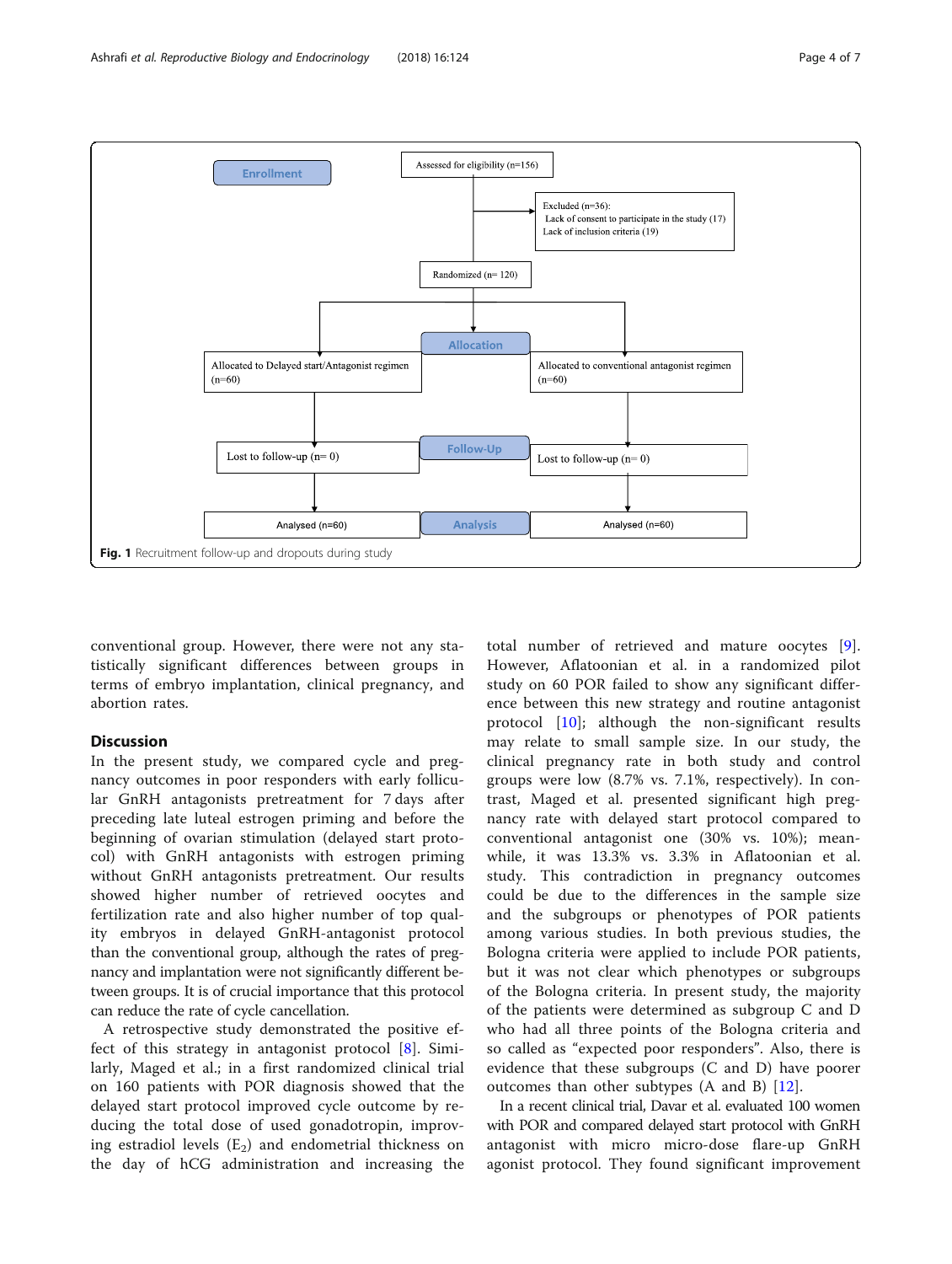| Variables                                                   | Control<br>group<br>$(N = 60)$ | Delayed start<br>group $(N = 60)$ | $P$ value<br>0.2 |  |
|-------------------------------------------------------------|--------------------------------|-----------------------------------|------------------|--|
| Female age (yr.)                                            | $39.5 \pm 4.8$                 | $40.5 \pm 4.48$                   |                  |  |
| Body mass index ( $kg/m2$ )                                 | $26.1 \pm 3.2$                 | $26.8 \pm 3.0$                    | 0.2              |  |
| Duration of Infertility (yr.)                               | $9.2 \pm 6.7$                  | $7.9 \pm 5.2$                     | 0.2              |  |
| No. of couple with<br>primary infertility n (%)             | 44 (73.3)                      | 42 (70.0)                         | 0.8              |  |
| Early follicular phase<br>FSH (IU/L)                        | $8.7 \pm 3.3$                  | $8.0 \pm 2.8$                     | 0.3              |  |
| Early follicular phase<br>LH (IU/L)                         | $5.5 \pm 4.2$                  | $6.5 \pm 4.5$                     | 0.1              |  |
| Early follicular phase<br>AMH (ng/mL)                       | $0.53 \pm 0.31$                | $0.55 \pm 0.30$                   | 0.8              |  |
| Serum level of TSH<br>(IU/mL)                               | $1.7 \pm 0.8$                  | $1.9 \pm 1.1$                     | 0.2              |  |
| Serum level of<br>Prolactin (ng/mL)                         | $17.8 \pm 10.0$                | $17.8 \pm 8.7$                    | 0.6              |  |
| Antral follicle count                                       | $5.0 \pm 1.8$                  | $4.7 + 1.2$                       | 0.3              |  |
| No. of previous failed<br>cycles                            | $1.5 \pm 1.2$                  | $1.3 \pm 1.0$                     | 0.1              |  |
| Subgroups of POR<br>according to Bologna<br>criteria n, (%) |                                |                                   | 0.2              |  |
| Subgroup A                                                  | 0                              | 0                                 |                  |  |
| Subgroup B                                                  | 18 (30)                        | 19 (31.7)                         |                  |  |
| Subgroup C                                                  | 18(30)                         | 10(16.6)                          |                  |  |
| Subgroup D                                                  | 24 (40)                        | 31 (51.7)                         |                  |  |

<span id="page-4-0"></span>Table 1 Demographic and clinical characteristics of study participants in two groups

Descriptive data were presented as Mean ± SD. P-value≤0.05 was considered statistically significant

No number, FSH Follicle stimulating hormone,  $LH =$  Luteinizing hormone, TSH = Thyroid stimulating hormone, AMH Anti-müllerian hormone,  $E_2$  = estradiol,  $P$  = Progesterone

Subgroup A: (female  $age \geq 40$ , and a previous poor response (cycle cancelled or ≤ 3 oocytes)

Subgroup B: female age  $\geq$  40 with an abnormal antral follicle count (AFC) < 7 and AMH level

Subgroup C: abnormal AFC < 7 and AMH < 1.1 ng/ ml with a previous poor response

Subgroup D: female age  $\geq$  40 with an AFC < 7 and AMH < 1.1 ng/ ml and previous poor response

in the number of retrieved and mature oocytes and implantation rate with delayed antagonist group; however, the fertilization, clinical pregnancy, and ongoing pregnancy rates were not significantly different between groups [[13](#page-6-0)]. Considering that the studies comparing this new strategy in antagonist protocol with other standard protocols in patients with POR are very limited, it is interesting to suggest a clinical trial with large sample size to compare its cost-effectiveness with other protocols.

The beneficial effect of early follicular phase GnRH antagonist on increasing the number of retrieved oocytes and the size of antral follicles on day 8 of gonadotropins treatment and competence of retrieved oocytes in normal responder patients were reported in previous studies [\[14](#page-6-0)– [16](#page-6-0)]; similarly, they found no significant positive effect on pregnancy rate in these patients. Also, a retrospective study on 65 poor responders who underwent  $E_2/GnRH$ antagonist priming protocol found significantly better stimulation and pregnancy outcome in comparison with control group. It was concluded that  $E_2/GnRH$  antagonist priming protocol could improve IVF outcomes in poor responders by suppressing endogenous FSH and preventing premature luteinization [[17\]](#page-6-0). In POR patients, the high doses of used gonadotropins could had negative impact on endometrial receptivity; on the basis of the present findings and previous evidence [[18,](#page-6-0) [19\]](#page-6-0), we suggest freeze-all embryos strategy for overcoming the endometrium damaged induced by high dose of hormonal drugs used through this COS protocol in POR patients. In addition, regarding to significant reduction in the cycle cancellation rate in the recent COS protocol, it is possible to reduce the risk of an aneuploidy in these patients by proposing the accumulation of embryos and performing pre-gestational diagnosis and increased the probability of clinical pregnancy per embryo transfer.

In the present study, the ovarian stimulation with delayed start is associated with higher endometrial thickness on hCG day compared to routine protocol which may due to different  $E_2$  levels. However, there were no significant differences in implantation and clinical pregnancy rates between groups. Whereas, Maged et al. found increased clinical pregnancy rate along with increased endometrial thickness on hCG day in delayed start group when compared with control group [\[9](#page-6-0)]. It seems that endometrial thickness on hCG day could be effective on endometrial receptivity and pregnancy rate [\[20](#page-6-0)]; although the present study failed to find this relationship. The power of present study for comparing the implantation and clinical pregnancy rates between groups is limited, because these issues were our secondary outcomes; therefore we suggested further studies with larger sample size to evaluate pregnancy outcome as main objective.

Nevertheless, the present study has some limitations and some strength points that should be mentioned. The strength of present study was the randomized clinical trial methodology and selection of homogenous population on POR patients. Considering the low prevalence of POR, we achieved an appropriate sample size; however, the sample size of present study was lower than Maged et al. study and it could be a potential weakness.

## Conclusion

Delayed-start protocol can improve the fertilization rate and quality of embryos and prevent cycle cancellation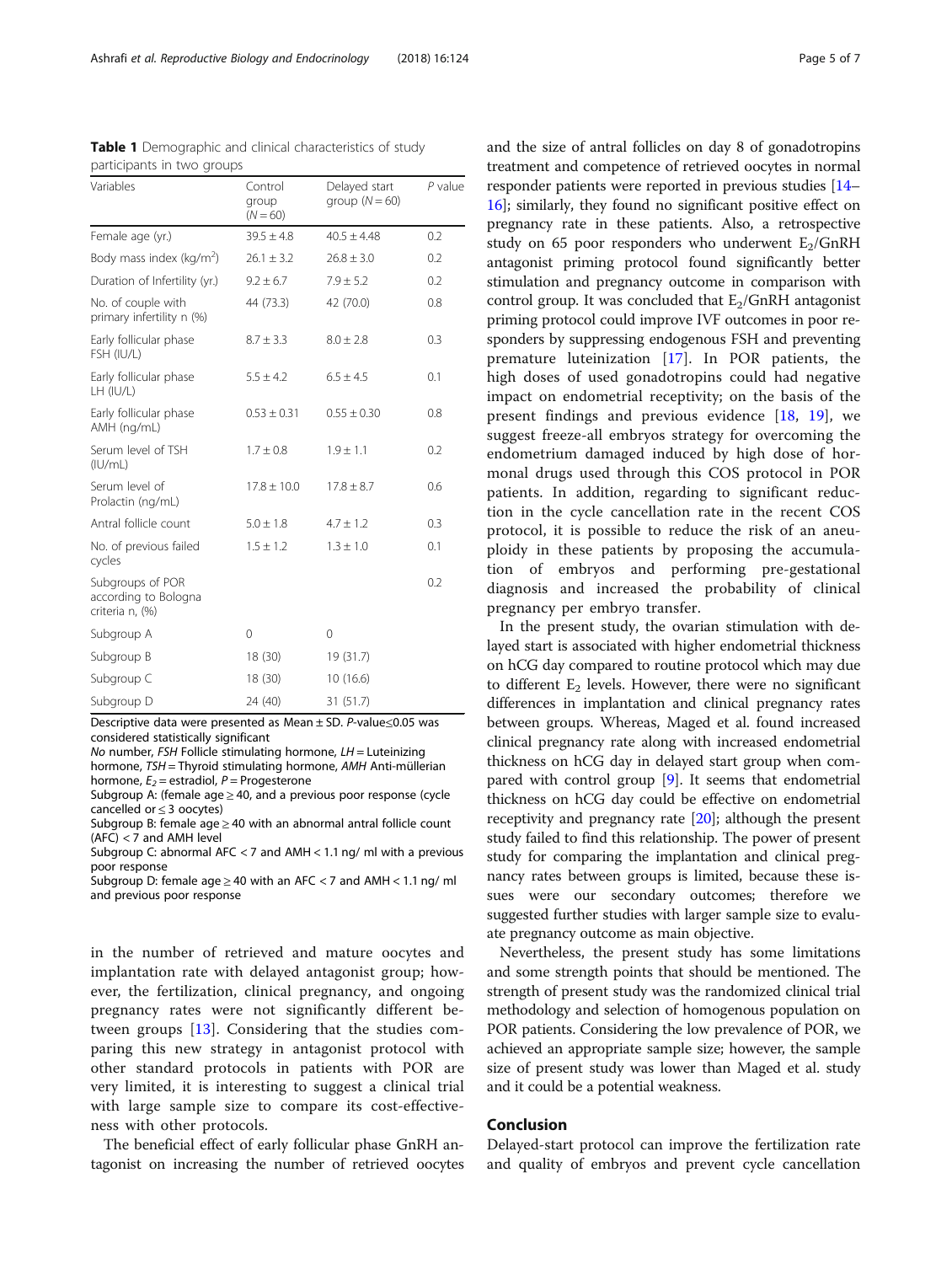<span id="page-5-0"></span>

| Table 2 Comparison of stimulation and cycle outcomes in the two study groups |
|------------------------------------------------------------------------------|
|------------------------------------------------------------------------------|

| Variables <sup>a</sup>                   | Delayed start group $(N = 60)$ | Control group $(N = 60)$ | 95% CI             | $P$ value  |
|------------------------------------------|--------------------------------|--------------------------|--------------------|------------|
| Total rFSH dose (IU)                     | $2210.0 \pm 559.4$             | $2897.0 \pm 952.0$       | $(-969.8 - 405.1)$ | < 0.001    |
| Total hMG dose (IU)                      | $1122.5 \pm 272$               | $1487 \pm 486$           | $(-507.4 - 222.5)$ | < 0.001    |
| Duration of stimulation (day)            | $9.3 \pm 1.7$                  | $12.3 \pm 3.6$           | $(-3.9-1.8)$       | < 0.001    |
| No. of retrieved oocytes                 | $3.2 \pm 2.7$                  | $2.0 \pm 2.1$            | $(0.22 - 2.0)$     | $0.01*$    |
| No. of metaphase II oocytes              | $2.5 \pm 2.2$                  | $1.8 \pm 1.9$            | $(-0.06 - 1.4)$    | 0.07       |
| The cases with no oocyte result, $n$ (%) | 6(10)                          | 2(3.4)                   |                    | 0.1        |
| Cancellation rate (no response), n (%)   | 0(0)                           | 18 (30.0)                |                    | < 0.001    |
| Fertilization rate                       | $73.4 \pm 36.3$                | $42.6 \pm 36.7$          | $(15.4 - 46.0)$    | $< 0.001*$ |
| No. of obtained embryos                  | $2.3 \pm 1.6$                  | $1.7 \pm 0.8$            | $(-0.07-1.2)$      | $0.02*$    |
| No. of top quality embryo                | $1.5 \pm 1.3$                  | $1.0 \pm 0.7$            | $(-0.06 - 1.0)$    | $0.02*$    |
| The cases with no embryo result, $n$ (%) | 8(13.3)                        | 12(20.0)                 |                    | 0.3        |
| No. of embryos transferred               | $1.8 \pm 0.9$                  | $1.7 \pm 0.8$            | $(-0.04 - 0.5)$    | 0.7        |
| Endometrial thickness at trigger (mm)    | $9.3 \pm 1.2$                  | $8.7 \pm 0.9$            | $(0.12 - 0.96)$    | $0.01*$    |
| Implantation rate                        | 41.6 (33.3–50)                 | $50(50-50)$              |                    | 0.5        |
| Clinical pregnancy/ ET (%)               | 4/46(8.7)                      | 2/28(7.1)                |                    | 0.8        |
| Miscarriage rate/ET (%)                  | 0(0)                           | 1(3.5)                   |                    | 0.1        |

<sup>a</sup>Descriptive data were presented by mean ± standard deviation and median (interquartile range) as indicated. The binary variables were presented as number (percent). CI: confidence interval of the difference, \*P-value ≤0.05 was considered statistically significant. hMG human menopause gonadotropin, rFSH recombinant follicle stimulating hormone, No number. ET embryo transfer

but have no significant effect on clinical pregnancy rate. Larger prospective randomized studies are required to compare delayed antagonist with the conventional protocol and also other protocols such as stop GnRH agonist, mini-flare up and Shanghai (double mild stimulation in the same cycle).

#### Abbreviations

AFC: Antral follicle count; COS: Controlled ovarian stimulation; E<sub>2</sub>: Estradiol; ET: Embryo transfer; FSH: Follicle stimulating hormone; GnRH: Gonadotropinreleasing hormone; hCG: Human chorionic gonadotropin; HMG: Human menopausal gonadotrophins; IVF/ICSI: In vitro fertilization/ Intra-cytoplasmic sperm injection; POR: Poor ovarian response; SD: Standard deviation

### Acknowledgments

We would like to thank all the participants and co-workers in Royan Institute for their assistance in this study.

#### Funding

No financial support has been granted.

### Availability of data and materials

The datasets used and/or analyzed during the current study are available from the corresponding authors on reasonable request.

### Authors' contributions

AA, MA: designing the research. AA, AY, MA and FG contributed in patient's selection, data collection, interpretation of data and manuscript writing/ editing. AA, FG and AY wrote the manuscript. ZZ helped in the analysis of the data. All authors read and approved the final manuscript.

#### Ethics approval and consent to participate

The Institutional Review Boards and the Ethics Committees of Royan Institute, Tehran, Iran approved this study (ethics code: IR.ACECR.ROYAN.REC.1394.40). All procedures performed in studies involving human participants were in accordance with the ethical standards of Royan Institute and the 1964 Helsinki declaration and its later amendments or

comparable ethical standards. The eligible patients signed written informed consent prior to participation in the study.

### Consent for publication

Not applicable.

## Competing interests

The authors declare that they have no competing interests.

### Publisher's Note

Springer Nature remains neutral with regard to jurisdictional claims in published maps and institutional affiliations.

#### Author details

<sup>1</sup>Department of Endocrinology and Female Infertility, Reproductive Biomedicine Research Center, Royan Institute for reproductive biomedicine, ACECR, P.O Box: 19395-4644, No 12, East Hafez Avenue, Banihashem Street, Resalat highway, Tehran, Iran. <sup>2</sup>Obstetrics and Gynecology Department, Faculty of Medicine, Iran University of Medical Science, Tehran, Iran. <sup>3</sup>Department of Epidemiology and Reproductive Health, Reproductive Epidemiology Research Center, Royan Institute for Reproductive Biomedicine, ACECR, Tehran, Iran.

## Received: 22 September 2018 Accepted: 10 December 2018 Published online: 28 December 2018

### References

- 1. Ubaldi F, Vaiarelli A, D'Anna R, Rienzi L. Management of poor responders in IVF: is there anything new? Biomed Res Int. 2014;2014:352098.
- Hu L, Bu Z, Guo Y, Su Y, Zhai J, Sun Y. Comparison of different ovarian hyperstimulation protocols efficacy in poor ovarian responders according to the Bologna criteria. Int J Clin Exp Med. 2014;7(4):1128.
- 3. Patrizio P, Vaiarelli A, Setti PEL, Tobler KJ, Shoham G, Leong M, et al. How to define, diagnose and treat poor responders? Responses from a worldwide survey of IVF clinics. Reprod BioMed Online. 2015;30(6):581–92.
- 4. Patrizio P, Vaiarelli A, Levi Setti PE, Tobler KJ, Shoham G, Leong M, et al. How to define, diagnose and treat poor responders? Responses from a worldwide survey of IVF clinics. Reprod BioMed Online. 2015;30(6):581–92 Epub 2015/04/22.